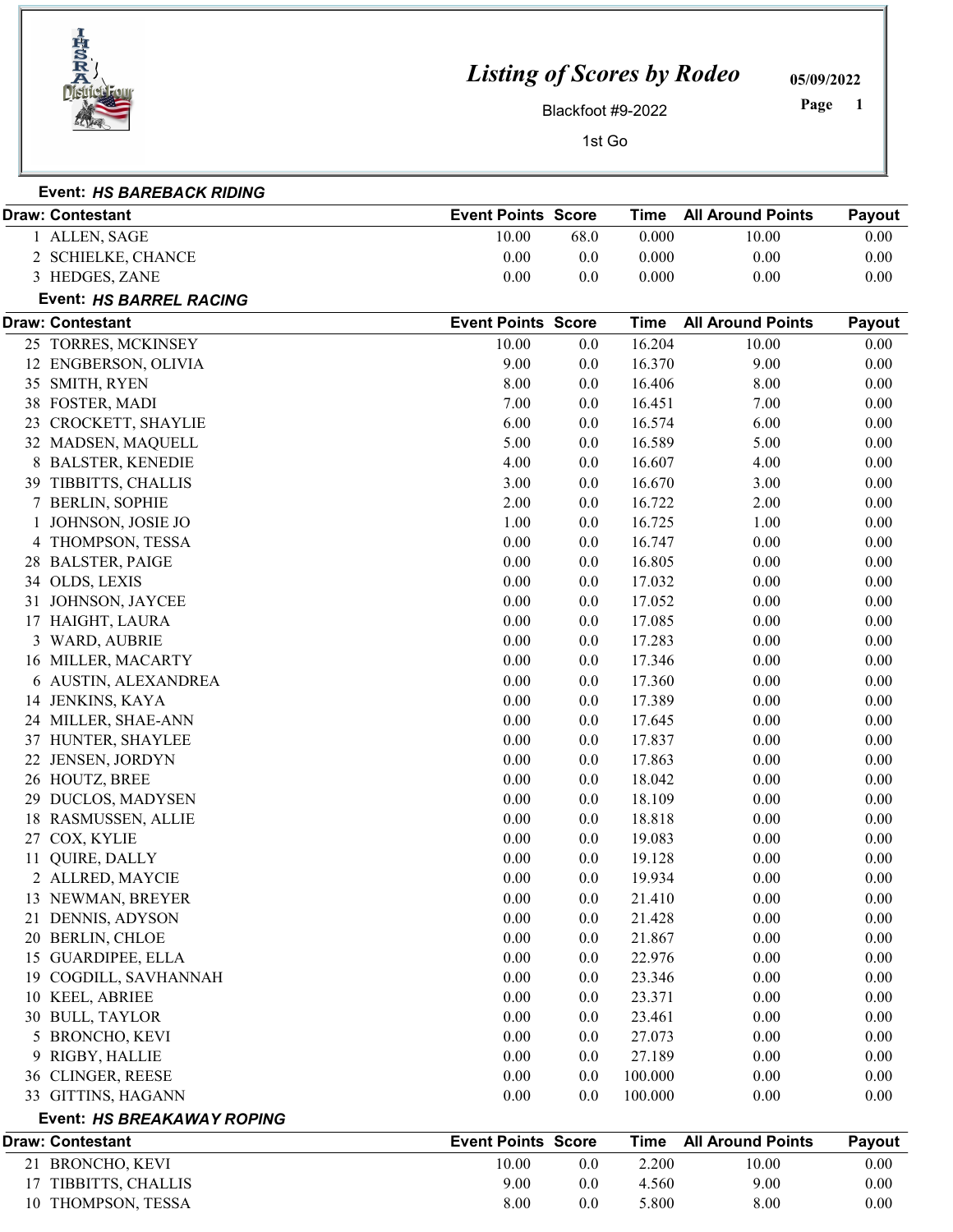|    | IRSRA<br><b>District Fou</b>               | <b>Listing of Scores by Rodeo</b> | Blackfoot #9-2022 |                    |                          | 05/09/2022<br>Page<br>2 |
|----|--------------------------------------------|-----------------------------------|-------------------|--------------------|--------------------------|-------------------------|
|    |                                            |                                   | 1st Go            |                    |                          |                         |
|    | 16 REYNOLDS, KARLEE                        | 7.00                              | 0.0               | 8.380              | 7.00                     | 0.00                    |
|    | 14 BERLIN, CHLOE                           | 6.00                              | 0.0               | 12.490             | 6.00                     | 0.00                    |
|    | 20 JOHNSON, SHYLEE                         | 5.00                              | 0.0               | 14.670             | 5.00                     | 0.00                    |
| 8  | JOHNSON, JAYCEE                            | 4.00                              | 0.0               | 26.910             | 4.00                     | 0.00                    |
| 23 | MERICA, QUINN                              | 0.00                              | 0.0               | 100.000            | 0.00                     | 0.00                    |
| 19 | <b>STROUD, HAYLEE</b>                      | 0.00                              | 0.0               | 100.000            | 0.00                     | 0.00                    |
| 3  | STROUD, JAYCEE                             | 0.00                              | 0.0               | 100.000            | 0.00                     | 0.00                    |
|    | 4 JENKINS, KAYA                            | 0.00                              | 0.0               | 100.000            | 0.00                     | 0.00                    |
|    | 11 NEWMAN, BREYER                          | 0.00                              | 0.0               | 100.000            | 0.00                     | 0.00                    |
|    | 18 FOSTER, MADI                            | 0.00                              | 0.0               | 100.000            | 0.00                     | 0.00                    |
|    | 22 MADSEN, MAQUELL                         | 0.00                              | 0.0               | 100.000            | 0.00                     | 0.00                    |
|    | 15 MILLER, MACARTY                         | 0.00                              | 0.0               | 100.000            | 0.00                     | 0.00                    |
|    | 5 OLDS, LEXIS                              | 0.00                              | 0.0               | 100.000            | 0.00                     | 0.00                    |
|    | 12 BERLIN, SOPHIE                          | 0.00                              | 0.0               | 100.000            | 0.00                     | 0.00                    |
|    | 7 AUSTIN, ALEXANDREA                       | 0.00                              | 0.0               | 100.000            | 0.00                     | 0.00                    |
|    | 24 SMITH, RYEN                             | 0.00                              | 0.0               | 100.000            | 0.00                     | 0.00                    |
|    | 1 BEDKE, FALON                             | 0.00<br>0.00                      | 0.0               | 100.000            | 0.00<br>0.00             | 0.00                    |
|    | 13 BALSTER, KENEDIE<br>9 MILLER, SHAE-ANN  | 0.00                              | 0.0<br>0.0        | 100.000<br>100.000 | 0.00                     | 0.00<br>0.00            |
|    | 2 HAIGHT, LAURA                            | 0.00                              | 0.0               | 100.000            | 0.00                     |                         |
|    | 6 QUIRE, DALLY                             | 0.00                              | 0.0               | 100.000            | 0.00                     | 0.00<br>0.00            |
|    | <b>Event: HS BULL RIDING</b>               |                                   |                   |                    |                          |                         |
|    | <b>Draw: Contestant</b>                    | <b>Event Points Score</b>         |                   | <b>Time</b>        | <b>All Around Points</b> | Payout                  |
|    | 3 ALLEN, SAGE                              | 10.00                             | 62.0              | 0.000              | 10.00                    | 0.00                    |
|    | WEED, CEASAR                               | 0.00                              | 0.0               | 0.000              | 0.00                     | 0.00                    |
|    | 2 PALMER, KASON                            | 0.00                              | 0.0               | 0.000              | 0.00                     | 0.00                    |
|    | 4 JONES, JP                                | $0.00\,$                          | 0.0               | 0.000              | $0.00\,$                 | 0.00                    |
|    | Event: HS GOAT TYING                       |                                   |                   |                    |                          |                         |
|    | <b>Draw: Contestant</b>                    | <b>Event Points Score</b>         |                   | <b>Time</b>        | <b>All Around Points</b> | Payout                  |
|    | 16 BERLIN, CHLOE                           | 10.00                             | 0.0               | 7.870              | 10.00                    | 0.00                    |
|    | 4 NEWMAN, BREYER                           | 9.00                              | 0.0               | 8.220              | 9.00                     | 0.00                    |
|    | 13 FOSTER, MADI                            | 8.00                              | 0.0               | 8.730              | 8.00                     | 0.00                    |
|    | 14 STROUD, JAYCEE                          | 7.00                              | 0.0               | 9.520              | 7.00                     | 0.00                    |
|    | 2 BRONCHO, KEVI                            | 6.00                              | 0.0               | 10.080             | 6.00                     | 0.00                    |
|    | 15 BERLIN, SOPHIE                          | 5.00                              | 0.0               | 10.650             | 5.00                     | 0.00                    |
|    | 3 HAIGHT, LAURA                            | 4.00                              | 0.0               | 10.850             | 4.00                     | 0.00                    |
|    | JOHNSON, JOSIE JO                          | 3.00                              | 0.0               | 11.040             | 3.00                     | 0.00                    |
|    | 7 MILLER, MACARTY                          | 2.00                              | 0.0               | 11.360             | 2.00                     | 0.00                    |
|    | 12 TORRES, MCKINSEY<br>9 THOMPSON, TESSA   | 1.00<br>0.00                      | 0.0<br>0.0        | 11.690<br>12.920   | 1.00<br>0.00             | 0.00<br>0.00            |
|    | 8 BALSTER, KENEDIE                         | 0.00                              | 0.0               | 12.970             | 0.00                     | 0.00                    |
|    | 10 ALLRED, MAYCIE                          | 0.00                              | 0.0               | 13.460             | 0.00                     | 0.00                    |
|    | 6 TIBBITTS, CHALLIS                        | 0.00                              | 0.0               | 14.670             | 0.00                     | 0.00                    |
|    | 11 RASMUSSEN, ALLIE                        | 0.00                              | 0.0               | 16.190             | 0.00                     | 0.00                    |
|    | 5 QUIRE, DALLY                             | 0.00                              | 0.0               | 18.480             | 0.00                     | 0.00                    |
|    | <b>Event: HS POLE BENDING</b>              |                                   |                   |                    |                          |                         |
|    |                                            | <b>Event Points Score</b>         |                   | <b>Time</b>        | <b>All Around Points</b> | Payout                  |
|    | <b>Draw: Contestant</b>                    |                                   |                   |                    |                          |                         |
|    |                                            |                                   |                   |                    |                          |                         |
|    | 15 REYNOLDS, KARLEE                        | 10.00<br>9.00                     | 0.0               | 20.944             | 10.00<br>9.00            | 0.00                    |
|    | 12 TORRES, MCKINSEY<br>4 CROCKETT, SHAYLIE | 8.00                              | 0.0<br>0.0        | 21.429<br>21.482   | 8.00                     | 0.00<br>0.00            |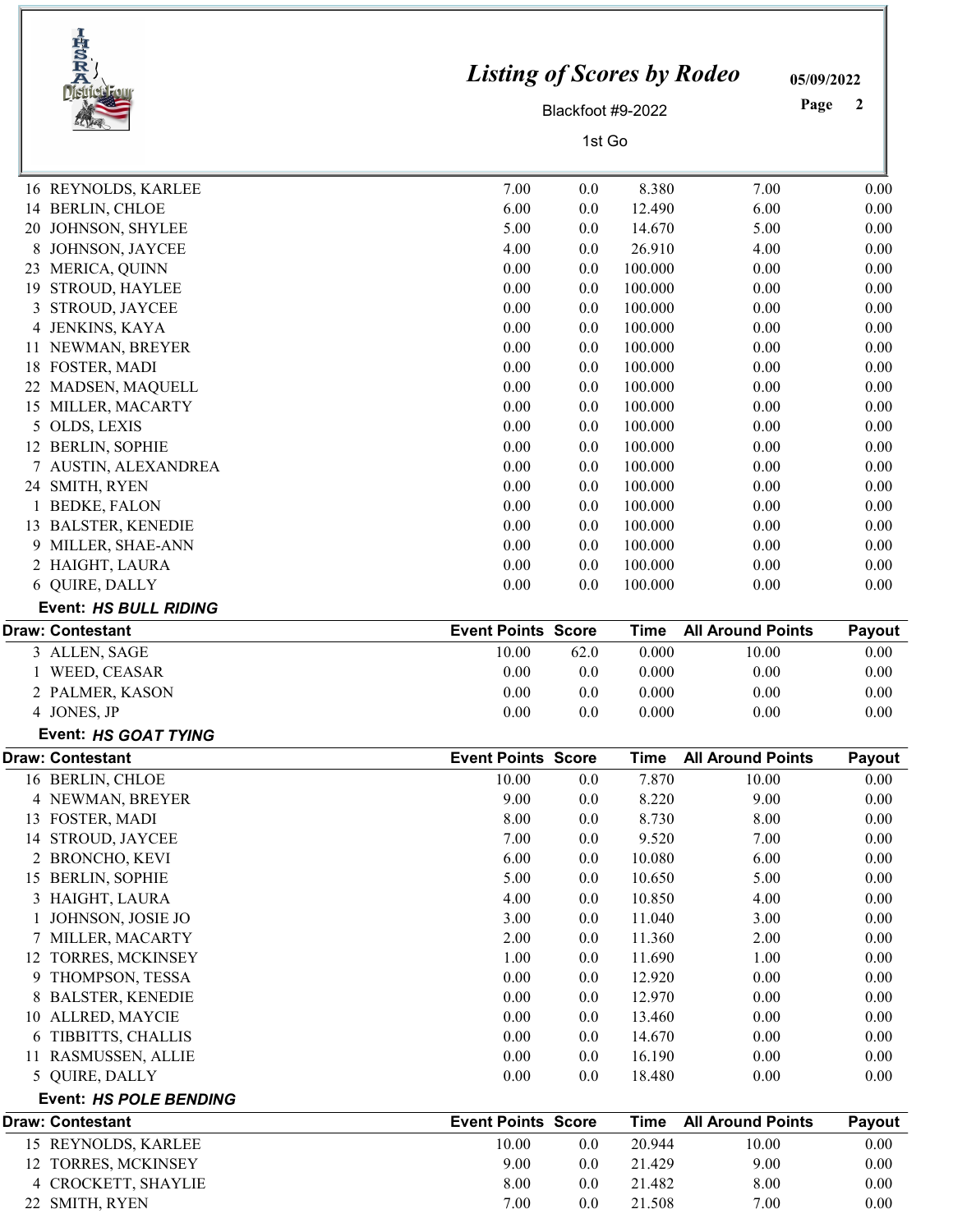|    | IRSRA<br>District Four                        | <b>Listing of Scores by Rodeo</b> |                   |             |                          | 05/09/2022 |
|----|-----------------------------------------------|-----------------------------------|-------------------|-------------|--------------------------|------------|
|    |                                               |                                   | Blackfoot #9-2022 |             |                          | Page<br>3  |
|    |                                               |                                   | 1st Go            |             |                          |            |
|    |                                               |                                   |                   |             |                          |            |
|    | 29 BERLIN, CHLOE                              | 6.00                              | 0.0               | 21.529      | 6.00                     | 0.00       |
| 8  | DUCLOS, MADYSEN                               | 5.00                              | 0.0               | 21.608      | 5.00                     | 0.00       |
| 18 | <b>BALSTER, KENEDIE</b>                       | 4.00                              | 0.0               | 21.905      | 4.00                     | 0.00       |
|    | ALLRED, MAYCIE                                | 3.00                              | 0.0               | 22.075      | 3.00                     | 0.00       |
|    | 11 MADSEN, MAQUELL                            | 2.00                              | 0.0               | 22.189      | 2.00                     | 0.00       |
|    | 26 FOSTER, MADI                               | 1.00                              | 0.0               | 22.273      | 1.00                     | 0.00       |
| 25 | HAIGHT, LAURA                                 | 0.00                              | 0.0               | 22.545      | 0.00                     | 0.00       |
| 20 | THOMPSON, TESSA                               | 0.00                              | 0.0               | 22.918      | 0.00                     | 0.00       |
| 33 | JOHNSON, JOSIE JO                             | 0.00                              | 0.0               | 23.758      | 0.00                     | 0.00       |
| 23 | TIBBITTS, CHALLIS                             | 0.00                              | 0.0               | 23.807      | 0.00                     | 0.00       |
| 9  | <b>BULL, TAYLOR</b>                           | 0.00                              | 0.0               | 23.998      | 0.00                     | 0.00       |
|    | 14 MILLER, SHAE-ANN                           | 0.00                              | 0.0               | 24.307      | 0.00                     | 0.00       |
|    | 24 JENSEN, JORDYN                             | 0.00                              | 0.0               | 24.680      | 0.00                     | 0.00       |
|    | 28 COX, KYLIE                                 | 0.00                              | 0.0               | 26.736      | 0.00                     | 0.00       |
| 3  | WARD, AUBRIE                                  | 0.00                              | 0.0               | 27.073      | 0.00                     | 0.00       |
| 5  | JOHNSON, JAYCEE                               | 0.00                              | 0.0               | 27.174      | 0.00                     | 0.00       |
| 17 | <b>BERLIN, SOPHIE</b>                         | 0.00                              | 0.0               | 27.685      | 0.00                     | 0.00       |
|    | 31 NEWMAN, BREYER                             | 0.00                              | 0.0               | 27.700      | 0.00                     | 0.00       |
| 21 | OLDS, LEXIS                                   | 0.00                              | 0.0               | 29.309      | 0.00                     | 0.00       |
|    | 6 KEEL, ABRIEE                                | 0.00                              | 0.0               | 31.210      | 0.00                     | 0.00       |
|    | 27 RASMUSSEN, ALLIE                           | 0.00                              | 0.0               | 32.135      | 0.00                     | 0.00       |
|    | 13 ENGBERSON, OLIVIA                          | 0.00                              | 0.0               | 32.298      | 0.00                     | 0.00       |
| 10 | RIGBY, HALLIE                                 | 0.00                              | 0.0               | 32.393      | 0.00                     | 0.00       |
| 19 | <b>BALSTER, PAIGE</b>                         | 0.00                              | 0.0               | 32.503      | 0.00                     | 0.00       |
|    | 32 JENKINS, KAYA                              | 0.00                              | 0.0               | 32.803      | 0.00                     | 0.00       |
|    | 2 HUNTER, SHAYLEE                             | 0.00                              | 0.0               | 100.000     | 0.00                     | 0.00       |
|    | 7 MILLER, MACARTY                             | 0.00                              | 0.0               | 100.000     | 0.00                     | 0.00       |
|    | 30 CLINGER, REESE                             | 0.00                              | 0.0               | 100.000     | 0.00                     | 0.00       |
|    | 16 GITTINS, HAGANN                            | 0.00                              | 0.0               | 100.000     | 0.00                     | 0.00       |
|    | Event: HS SADDLE BRONC                        |                                   |                   |             |                          |            |
|    | <b>Draw: Contestant</b>                       | <b>Event Points Score</b>         |                   | <b>Time</b> | <b>All Around Points</b> | Payout     |
|    | 1 BARBER, RILEY                               | 10.00                             | 56.0              | 0.000       | 10.00                    | 0.00       |
|    | 3 OLESON, IRA                                 | 0.00                              | 0.0               | 0.000       | 0.00                     | 0.00       |
|    | 2 HANSEN, COLBY                               | 0.00                              | 0.0               | 0.000       | 0.00                     | 0.00       |
|    | 6 BARBER, JAREN                               | 0.00                              | 0.0               | 0.000       | 0.00                     | 0.00       |
|    | 4 BARBER, SLADE                               | 0.00                              | 0.0               | 0.000       | 0.00                     | 0.00       |
|    | 5 MERRITT, DYLAN<br>Event: HS STEER WRESTLING | 0.00                              | 0.0               | 0.000       | 0.00                     | 0.00       |
|    | <b>Draw: Contestant</b>                       | <b>Event Points Score</b>         |                   | <b>Time</b> | <b>All Around Points</b> | Payout     |
|    | 3 ROCHE, HUNTER                               | 10.00                             | 0.0               | 5.290       | 10.00                    | 0.00       |
|    | 4 FOSTER, KYLE                                | 0.00                              | 0.0               | 100.000     | 0.00                     | 0.00       |
|    | 2 OLESON, IRA                                 | 0.00                              | 0.0               | 100.000     | 0.00                     | 0.00       |
|    | 5 KIGGINS, RIGGIN                             | 0.00                              | 0.0               | 100.000     | 0.00                     | 0.00       |
|    | 6 BARBER, RILEY                               | 0.00                              | 0.0               | 100.000     | 0.00                     | 0.00       |
|    | 1 BARBER, SLADE                               | 0.00                              | 0.0               | 100.000     | 0.00                     | 0.00       |
|    | Event: HS TEAM ROPING                         |                                   |                   |             |                          |            |
|    | <b>Draw: Contestant</b>                       | <b>Event Points Score</b>         |                   | <b>Time</b> | <b>All Around Points</b> | Payout     |
|    | 10 HAIGHT, LAURA (1)                          | 10.00                             | 0.0               | 14.560      | 10.00                    | 0.00       |
|    | 10 BARBER, RILEY (2)                          | 10.00                             | 0.0               | 14.560      | 10.00                    | 0.00       |
|    | 3 STROUD, HAYLEE (1)                          | 9.00                              | 0.0               | 15.570      | 9.00                     | 0.00       |
|    | 3 NEWMAN, BREYER (2)                          | 9.00                              | 0.0               | 15.570      | 9.00                     | 0.00       |
|    |                                               |                                   |                   |             |                          |            |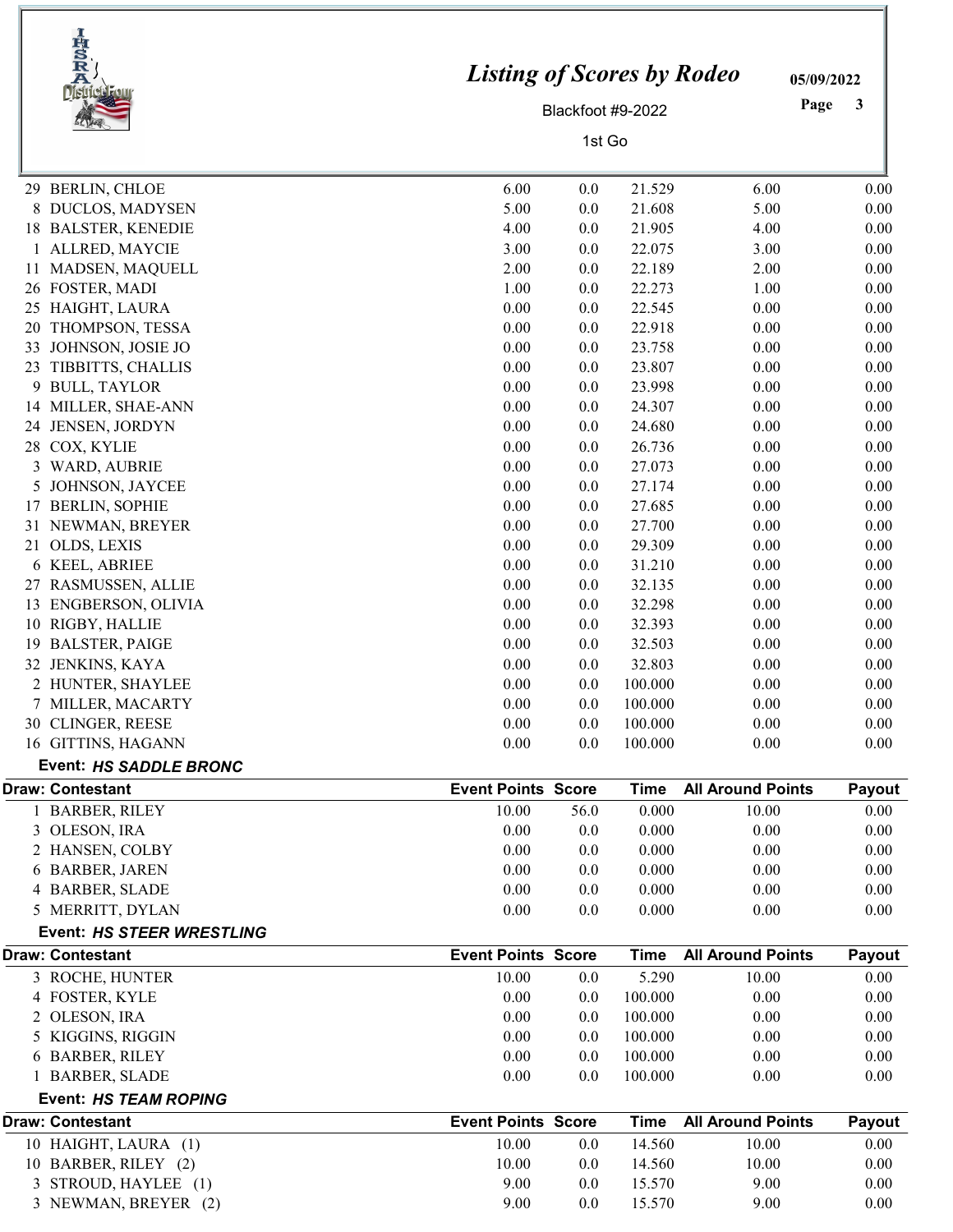| IRSRA |                          | <b>Listing of Scores by Rodeo</b> |                   | 05/09/2022  |                          |           |
|-------|--------------------------|-----------------------------------|-------------------|-------------|--------------------------|-----------|
|       |                          |                                   | Blackfoot #9-2022 |             |                          | Page<br>4 |
|       |                          |                                   | 1st Go            |             |                          |           |
|       |                          |                                   |                   |             |                          |           |
|       | 14 MERICA, QUINN (1)     | 0.00                              | 0.0               | 100.000     | 0.00                     | 0.00      |
|       | 13 FOSTER, MADI (1)      | 0.00                              | 0.0               | 100.000     | 0.00                     | 0.00      |
|       | 4 MADSEN, MAQUELL (1)    | 0.00                              | 0.0               | 100.000     | 0.00                     | 0.00      |
| 9     | THOMPSON, TESSA (1)      | 0.00                              | 0.0               | 100.000     | 0.00                     | 0.00      |
|       | $6$ OLDS, LEXIS $(1)$    | 0.00                              | 0.0               | 100.000     | 0.00                     | 0.00      |
|       | 16 BERLIN, SOPHIE (1)    | 0.00                              | 0.0               | 100.000     | 0.00                     | 0.00      |
|       | 12 BEDKE, FALON (1)      | 0.00                              | 0.0               | 100.000     | 0.00                     | 0.00      |
|       | 15 BELL, WADE (1)        | 0.00                              | 0.0               | 100.000     | 0.00                     | 0.00      |
|       | 1 FOSTER, TRISTIN<br>(1) | 0.00                              | 0.0               | 100.000     | 0.00                     | 0.00      |
|       | 11 ROCHE, HUNTER (1)     | 0.00                              | 0.0               | 100.000     | 0.00                     | 0.00      |
|       | 7 PAYNE, NATHAN<br>(1)   | 0.00                              | 0.0               | 100.000     | 0.00                     | 0.00      |
| 8     | MERRITT, DYLAN (1)       | 0.00                              | 0.0               | 100.000     | 0.00                     | 0.00      |
| 2     | JENSEN, WYATT (1)        | 0.00                              | 0.0               | 100.000     | 0.00                     | 0.00      |
| 5     | JOHNSON, SHYLEE (1)      | 0.00                              | 0.0               | 100.000     | 0.00                     | 0.00      |
| 13    | JOHNSON, JAYCEE (2)      | 0.00                              | 0.0               | 100.000     | 0.00                     | 0.00      |
|       | 12 BERLIN, CHLOE (2)     | 0.00                              | 0.0               | 100.000     | 0.00                     | 0.00      |
| 16    | MILLER, MACARTY (2)      | 0.00                              | 0.0               | 100.000     | 0.00                     | 0.00      |
|       | 14 BRONCHO, KEVI (2)     | 0.00                              | 0.0               | 100.000     | 0.00                     | 0.00      |
| 7     | JONES, DAXTON (2)        | 0.00                              | 0.0               | 100.000     | 0.00                     | 0.00      |
|       | 8 PAUL, KAYDEN (2)       | 0.00                              | 0.0               | 100.000     | 0.00                     | 0.00      |
|       | 15 OLESON, IRA (2)       | 0.00                              | 0.0               | 100.000     | 0.00                     | 0.00      |
|       | ANDERSON, AJ (2)         | 0.00                              | 0.0               | 100.000     | 0.00                     | 0.00      |
|       | 6 KIGGINS, RIGGIN (2)    | 0.00                              | 0.0               | 100.000     | 0.00                     | 0.00      |
| 9     | SWAN, GEORGE (2)         | 0.00                              | 0.0               | 100.000     | 0.00                     | 0.00      |
| 4     | JONES, BRIGGEN (2)       | 0.00                              | 0.0               | 100.000     | 0.00                     | 0.00      |
| 11    | GUNTER, COLE (2)         | 0.00                              | 0.0               | 100.000     | 0.00                     | 0.00      |
|       | 2 THOMPSON, BOEDY<br>(2) | 0.00                              | 0.0               | 100.000     | 0.00                     | 0.00      |
|       | 5 TIBBITTS, CHALLIS (2)  | 0.00                              | 0.0               | 100.000     | 0.00                     | 0.00      |
|       | Event: HS TIE DOWN       |                                   |                   |             |                          |           |
|       | <b>Draw: Contestant</b>  | <b>Event Points Score</b>         |                   | <b>Time</b> | <b>All Around Points</b> | Payout    |
|       | 9 JENSEN, WYATT          | 10.00                             | $0.0\,$           | 10.450      | 10.00                    | $0.00\,$  |
|       | 2 ROCHE, HUNTER          | 9.00                              | $0.0\,$           | 11.020      | 9.00                     | 0.00      |
| 8     | THOMPSON, BOEDY          | 8.00                              | 0.0               | 18.430      | 8.00                     | 0.00      |
|       | 6 PAYNE, NATHAN          | 7.00                              | 0.0               | 20.110      | 7.00                     | 0.00      |
|       | JONES, DAXTON            | 6.00                              | 0.0               | 23.810      | 6.00                     | 0.00      |
|       | 5 BELL, WADE             | 0.00                              | 0.0               | 100.000     | 0.00                     | 0.00      |
|       | OLESON, IRA              | 0.00                              | 0.0               | 100.000     | 0.00                     | 0.00      |
|       | 4 JONES, BRIGGEN         | 0.00                              | 0.0               | 100.000     | 0.00                     | 0.00      |
|       | 3 BARBER, RILEY          | 0.00                              | 0.0               | 100.000     | 0.00                     | 0.00      |
|       | Event: JH BAREBACK STEER |                                   |                   |             |                          |           |
|       | <b>Draw: Contestant</b>  | <b>Event Points Score</b>         |                   | <b>Time</b> | <b>All Around Points</b> | Payout    |
|       | 2 MILLER, KOLTER         | 10.00                             | 40.0              | 0.000       | 10.00                    | 0.00      |
|       | 3 JENSEN, BRYSON         | 9.00                              | 34.0              | 0.000       | 9.00                     | 0.00      |
|       | 1 WALLACE, RYDER         | 0.00                              | 0.0               | 0.000       | 0.00                     | 0.00      |
|       | Event: JH BARREL RACING  |                                   |                   |             |                          |           |
|       | <b>Draw: Contestant</b>  | <b>Event Points Score</b>         |                   | <b>Time</b> | <b>All Around Points</b> | Payout    |
|       | 4 MILLER, MCKINLEY       | 10.00                             | $0.0\,$           | 17.071      | 10.00                    | 0.00      |
|       | 10 STODDARD, KHARLI      | 9.00                              | 0.0               | 17.118      | 9.00                     | 0.00      |
|       | 8 MATHEWS, ELLA          | 8.00                              | 0.0               | 17.466      | 8.00                     | 0.00      |
|       | 5 EVANS, KATELYN         | 7.00                              | 0.0               | 17.746      | 7.00                     | 0.00      |
|       | 1 SWEENEY, KEEGAN        | 6.00                              | 0.0               | 17.782      | 6.00                     | 0.00      |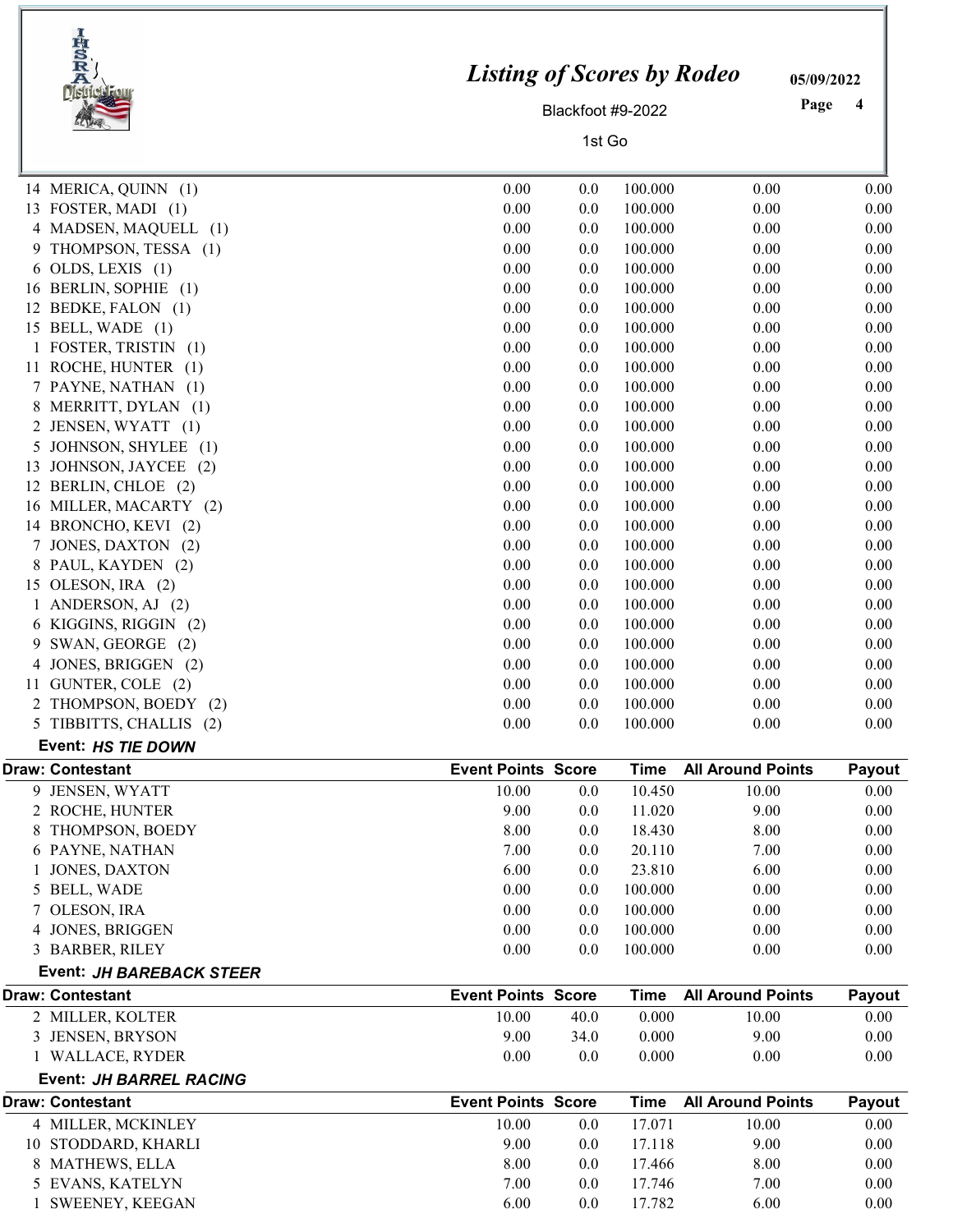| <b>HSR</b><br>Ä            | <b>Listing of Scores by Rodeo</b> |                   |                  |                          | 05/09/2022   |
|----------------------------|-----------------------------------|-------------------|------------------|--------------------------|--------------|
| <b>District F</b>          |                                   | Blackfoot #9-2022 |                  | Page                     | 5            |
|                            |                                   | 1st Go            |                  |                          |              |
|                            |                                   |                   |                  |                          |              |
| 7 BENSON, BREANNA          | 5.00                              | 0.0               | 17.788           | 5.00                     | 0.00         |
| 9 LOSEE, GERTIE            | 4.00                              | 0.0               | 18.903           | 4.00                     | 0.00         |
| 6 MILLER, CASHLEE          | 3.00                              | 0.0               | 19.165           | 3.00                     | 0.00         |
| 3 FLY, TIETSIE             | 2.00                              | $0.0\,$           | 19.507           | 2.00                     | 0.00         |
| 11 JORGENSEN, RAEGAN       | 1.00                              | $0.0\,$           | 21.321           | 1.00                     | 0.00         |
| 2 OLESON, HARLIE           | 0.00                              | 0.0               | 22.305           | 0.00                     | 0.00         |
| Event: JH BOYS BREAKAWAY   |                                   |                   |                  |                          |              |
| <b>Draw: Contestant</b>    | <b>Event Points Score</b>         |                   | <b>Time</b>      | <b>All Around Points</b> | Payout       |
| 4 TIBBITTS, J.T            | 10.00                             | 0.0               | 9.280            | 10.00                    | 0.00         |
| 2 MILLER, KOLTER           | 0.00                              | 0.0               | 100.000          | 0.00                     | 0.00         |
| 3 KIGGINS, RIDGE           | 0.00                              | 0.0               | 100.000          | 0.00                     | 0.00         |
| 1 MILLER, RIGGIN           | 0.00                              | 0.0               | 100.000          | 0.00                     | 0.00         |
| 5 EVANS, TRAVIS            | 0.00                              | 0.0               | 100.000          | 0.00                     | 0.00         |
| Event: JH BOYS GOAT TYING  |                                   |                   |                  |                          |              |
| <b>Draw: Contestant</b>    | <b>Event Points Score</b>         |                   | <b>Time</b>      | <b>All Around Points</b> | Payout       |
| 4 CLAYSON, IKE             | 10.00                             | 0.0               | 11.510           | 10.00                    | 0.00         |
| 1 EVANS, TRAVIS            | 9.00                              | $0.0\,$           | 14.610           | 9.00                     | 0.00         |
| 5 MILLER, RIGGIN           | 8.00                              | 0.0               | 15.070           | 8.00                     | 0.00         |
| 3 TIBBITTS, J.T            | 7.00                              | 0.0               | 17.710           | 7.00                     | 0.00         |
| 2 KIGGINS, RIDGE           | 6.00                              | 0.0               | 34.430           | 6.00                     | 0.00         |
| Event: JH BULL RIDING      |                                   |                   |                  |                          |              |
| <b>Draw: Contestant</b>    | <b>Event Points Score</b>         |                   | <b>Time</b>      | <b>All Around Points</b> | Payout       |
| 4 MILLER, KOLTER           | 10.00                             | 58.0              | 0.000            | 10.00                    | 0.00         |
| 3 AUSTIN, DYLAN            | 9.00                              | 54.0              | 0.000            | 9.00                     | 0.00         |
| 1 SWEENEY, BRAYDEN         | 8.00                              | 51.0              | 0.000            | 8.00                     | 0.00         |
| 2 BOSQUEZ, ARIMO           | 0.00                              | 0.0               | 0.000            | 0.00                     | 0.00         |
| Event: JH CHUTE DOGGING    |                                   |                   |                  |                          |              |
| <b>Draw: Contestant</b>    | <b>Event Points Score</b>         |                   | <b>Time</b>      | <b>All Around Points</b> | Payout       |
| 5 DANSIE, PORTER           | 10.00                             | $0.0\,$           | 8.110            | 10.00                    | 0.00         |
| 7 CLAYSON, IKE             | 9.00                              | 0.0               | 31.570           | 9.00                     | 0.00         |
| 8 MILLER, KOLTER           | 0.00                              | 0.0               | 100.000          | 0.00                     | 0.00         |
| 6 JENSEN, BRYSON           | 0.00                              | 0.0               | 100.000          | 0.00                     | 0.00         |
| 2 WALLACE, RYDER           | 0.00                              | 0.0               | 100.000          | 0.00                     | 0.00         |
| 4 AUSTIN, DYLAN            | 0.00                              | $0.0\,$           | 100.000          | 0.00                     | 0.00         |
| 3 BOSQUEZ, ARIMO           | 0.00                              | $0.0\,$           | 100.000          | 0.00                     | 0.00         |
| 1 KILLPACK, WYATT          | 0.00                              | 0.0               | 100.000          | 0.00                     | 0.00         |
| Event: JH GIRLS BREAKAWAY  |                                   |                   |                  |                          |              |
| <b>Draw: Contestant</b>    | <b>Event Points Score</b>         |                   | <b>Time</b>      | <b>All Around Points</b> | Payout       |
| 7 EVANS, KATELYN           | 10.00                             | $0.0\,$           | 4.900            | 10.00                    | 0.00         |
| 1 MILLER, MCKINLEY         | 0.00                              | 0.0               | 100.000          | 0.00                     | 0.00         |
| 6 FLY, TIETSIE             | 0.00                              | 0.0               | 100.000          | 0.00                     | 0.00         |
| 2 LOSEE, GERTIE            | 0.00                              | 0.0               | 100.000          | 0.00                     | 0.00         |
| 3 JORGENSEN, RAEGAN        | 0.00                              | $0.0\,$           | 100.000          | 0.00                     | 0.00         |
| 4 MATHEWS, ELLA            | 0.00                              | $0.0\,$           | 100.000          | 0.00                     | 0.00         |
| 5 MILLER, CASHLEE          | 0.00                              | $0.0\,$           | 100.000          | 0.00                     | 0.00         |
| Event: JH GIRLS GOAT TYING |                                   |                   |                  |                          |              |
| <b>Draw: Contestant</b>    | <b>Event Points Score</b>         |                   | <b>Time</b>      | <b>All Around Points</b> | Payout       |
| 6 LOSEE, GERTIE            | 10.00                             | $0.0\,$           | 9.960            | 10.00                    | 0.00         |
| 5 JORGENSEN, RAEGAN        | 9.00<br>8.00                      | 0.0<br>0.0        | 10.100<br>10.330 | 9.00<br>8.00             | 0.00<br>0.00 |
| 4 OLESON, HARLIE           |                                   |                   |                  |                          |              |